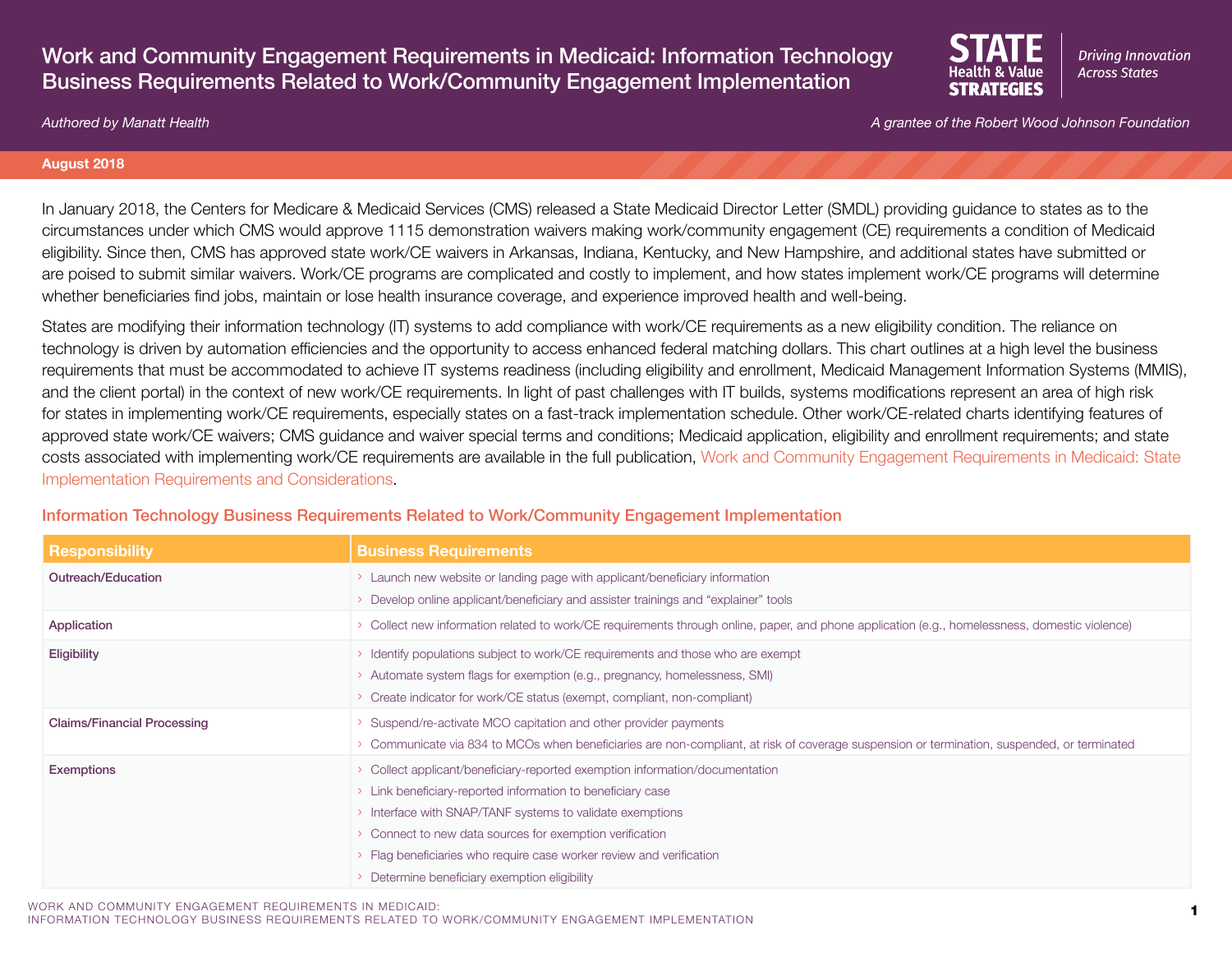| <b>Responsibility</b>                 | <b>Business Requirements</b>                                                                                                                                                                                                                                                                                                                                                                |
|---------------------------------------|---------------------------------------------------------------------------------------------------------------------------------------------------------------------------------------------------------------------------------------------------------------------------------------------------------------------------------------------------------------------------------------------|
| <b>Work Activity Compliance</b>       | Collect beneficiary-reported work/CE activity information/documentation<br>Link beneficiary-reported information to beneficiary case<br>> Interface with SNAP/TANF systems to confirm activity compliance<br>Connect to new data sources for compliance information verification<br>Flag beneficiaries that require case worker review and verification<br>Determine beneficiary compliance |
| <b>Notices</b>                        | Issue new notices on work/CE requirements, exemption determination, qualifying activities, right to reasonable modifications, non-compliance<br>determination, suspension, termination, lock-out, appeal                                                                                                                                                                                    |
| <b>Disenrollment</b>                  | Effectuate coverage suspensions for non-compliance<br>Evaluate eligibility for other groups or programs prior to disenrollment<br>Terminate eligibility for non-compliance<br>Effectuate eligibility lock-out penalty periods<br>Enable beneficiary re-enrollment under permissible circumstances<br>Enable beneficiary re-enrollment at the end of the lock-out period                     |
| Renewals/Change in Circumstance (CIC) | > Incorporate work/CE compliance checks into ex parte renewal<br>> Incorporate work/CE status into CIC reporting                                                                                                                                                                                                                                                                            |
| Appeals                               | Administer appeals (exemptions, suspension, termination)                                                                                                                                                                                                                                                                                                                                    |
| <b>Beneficiary Supports</b>           | > Flag beneficiaries requiring assessments<br>Effectuate referrals to beneficiary supports                                                                                                                                                                                                                                                                                                  |

### **KEY**

MCO = Managed care organization SMI = Serious mental illness

SNAP = Supplemental Nutrition Assistance Program

TANF = Temporary Assistance for Needy Families